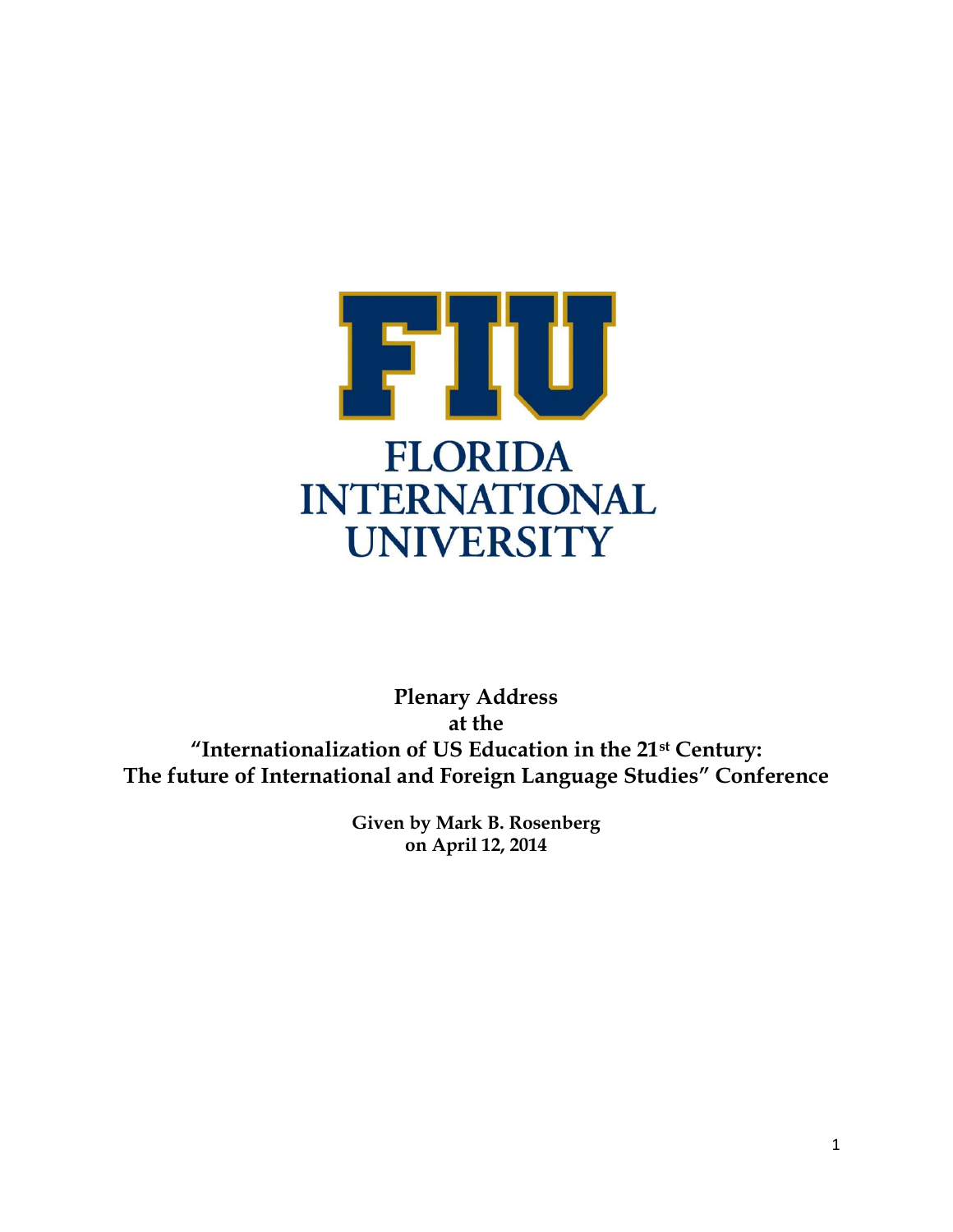

*Dr. Rosenberg was the plenary speaker at an important conference sponsored by the Coalition for International Education and the College of William and Mary on April 12, 2014. The conference was titled: "Internationalization of U.S. Education in the 21st Century: The Future of International and Foreign Language Studies" (A Research Conference on National Needs and Policy Implications).*

*This speech was written by Mark B. Rosenberg, Hilary Landorf and Jennifer Gebelein from Florida International University.*

This gathering is a reminder of the advice that Justice Frankfurter shared with President Franklin Roosevelt upon his first election. When asked what he must do to address the crisis of the spreading depression, the Justice replied: "muster your battalions." So I want to thank the Coalition for International Education and the College of William  $\&$ Mary for convening us and loading the conference with so many thoughtful people and topics.

Our mandate is to make recommendations on ensuring a globally competent citizenry and workforce, strengthening the ability of the United States to solve global problems, and producing international experts and knowledge for national needs.

This afternoon, we would like to share with you a perspective on key global trends that bear on challenges for higher education posed by globalization; then we will focus on strategies that we are deploying to ensure greater global competency for our students and our institution; and finally, we address the new opportunities for internationalization that arise as a consequence of the massification of information technology.

# **Global Trends**

#### **1. Information technology and scalability: Do we get this?**

The multiples and scalability of information technology coupled with the growth of the Internet are of paradigmatic consequence. We are living in a time of "astonishing progress with digital technologies—those that have computer hardware, software and networks at their core. Digitization brings with it thorny challenges." (Erik Brynjolfsson and Andrew McAfee, The Second Machine Age New York: WW Norton, 2014).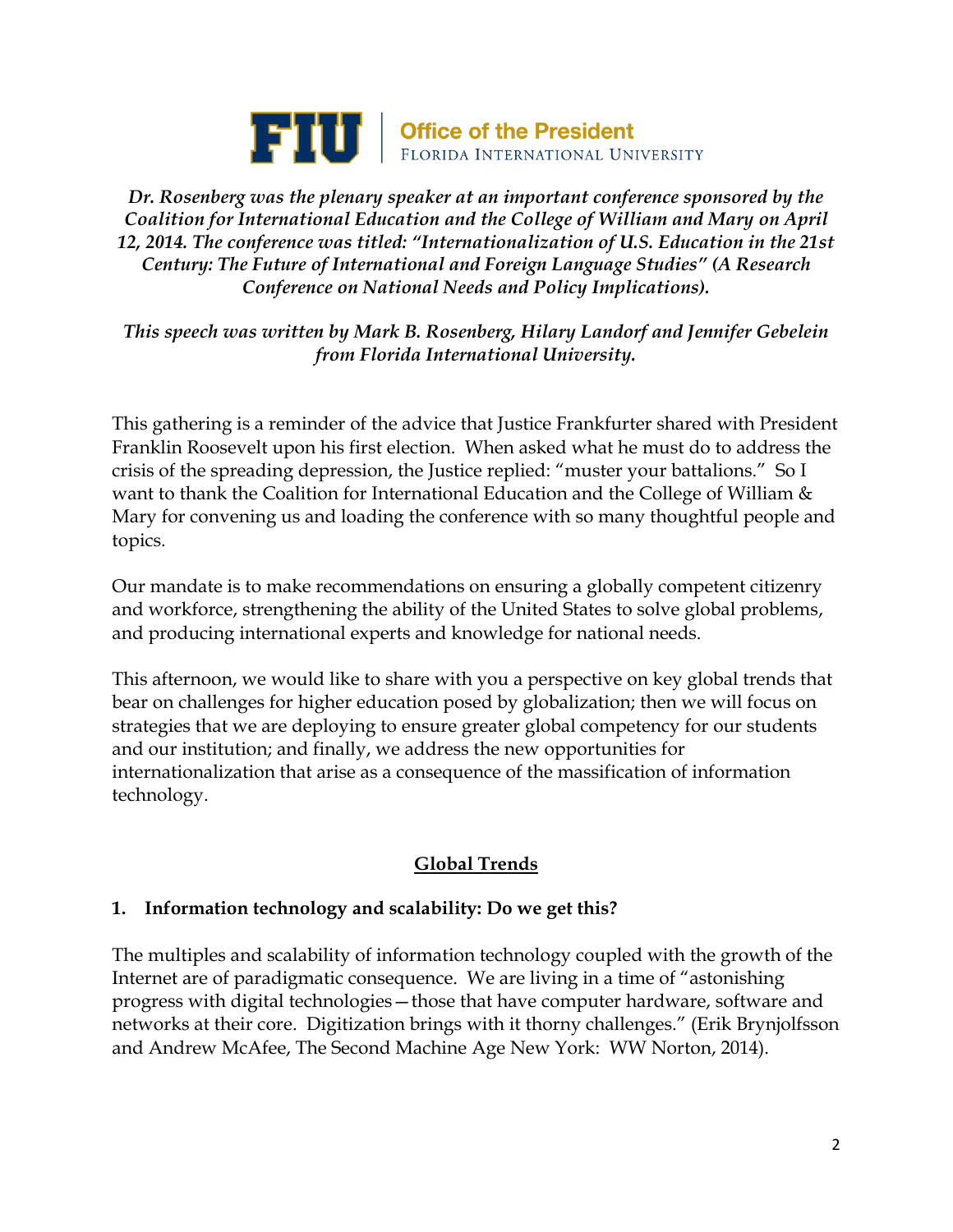As Eric Schmidt and Jared Cohen have pointed out: "It is a source of tremendous good and potentially dreadful evil, and we have only begun to witness its impact on the world stage" (p. 15). To put an exclamation point on their approach, the authors assert that the Internet is the world's largest "ungoverned space." (Eric Schmidt and Jared Cohen, The New Digital Age New York: Vintage Books, 2014)

Parallel to this development is another of significance: communicated technologies have proliferated such that within another decade most of the world's population will have timely access to almost all of the world's information (p. 17). Speed, computing power and digital images will be a hallmark of this new era.

Ubiquitous high speed communication technologies will change almost everything. Old and new institutions will be challenged. Disruption is the norm of the day. If we, as educational institutions, do not want to become extinct, we must evolve to meet these challenges. Governments will be threatened. They, in turn, will have unprecedented reach into citizens' private lives. The financial system will become even more entwined with technology. Individuals and groups will be empowered in ways that were not previously possible. Their global reach will be as instantaneous and pervasive as the country where they reside.

Do we really get the implications for how we live and work? The YouTube video, "Did You Know: Shift Happens, 2014?" ([http://www.youtube.com/watch?v=XrJjfDUzD7M\)](http://www.youtube.com/watch?v=XrJjfDUzD7M) graphically reminds us of our context and the powerful new drivers of change: Google and the 100 billion searches/month; YouTube itself is the second largest search engine in the world that also uploads 24 hours of video every minute; and the fact that if Facebook were a country, only China and India would be bigger in terms of population. One in six couples who married last year met on-line and one in five divorces is blamed on Facebook. These statistics underscore the scalability of technology and information access. From the individual to the multinational corporation, information sharing can now be instantaneous, or close to it. Boundaries are blurred or obliterated, be they physical delimiting territories or institutional demarcating one brand from another or even one tribe from another. As tools to communicate and transmit information and data evolve and blur lines, so should we identify strategies, techniques and approaches to harness these developments to improve the sensitivity of our students to this changing environment.

As Schmidt and Cohen point out, "the vast majority of us will increasingly find ourselves living, working and being governed in two worlds at once": the physical with all the adventure and predictable unpredictability that comes about as we mingle with humanity; and, the virtual – where we can create new identities and worlds that were not previously attainable.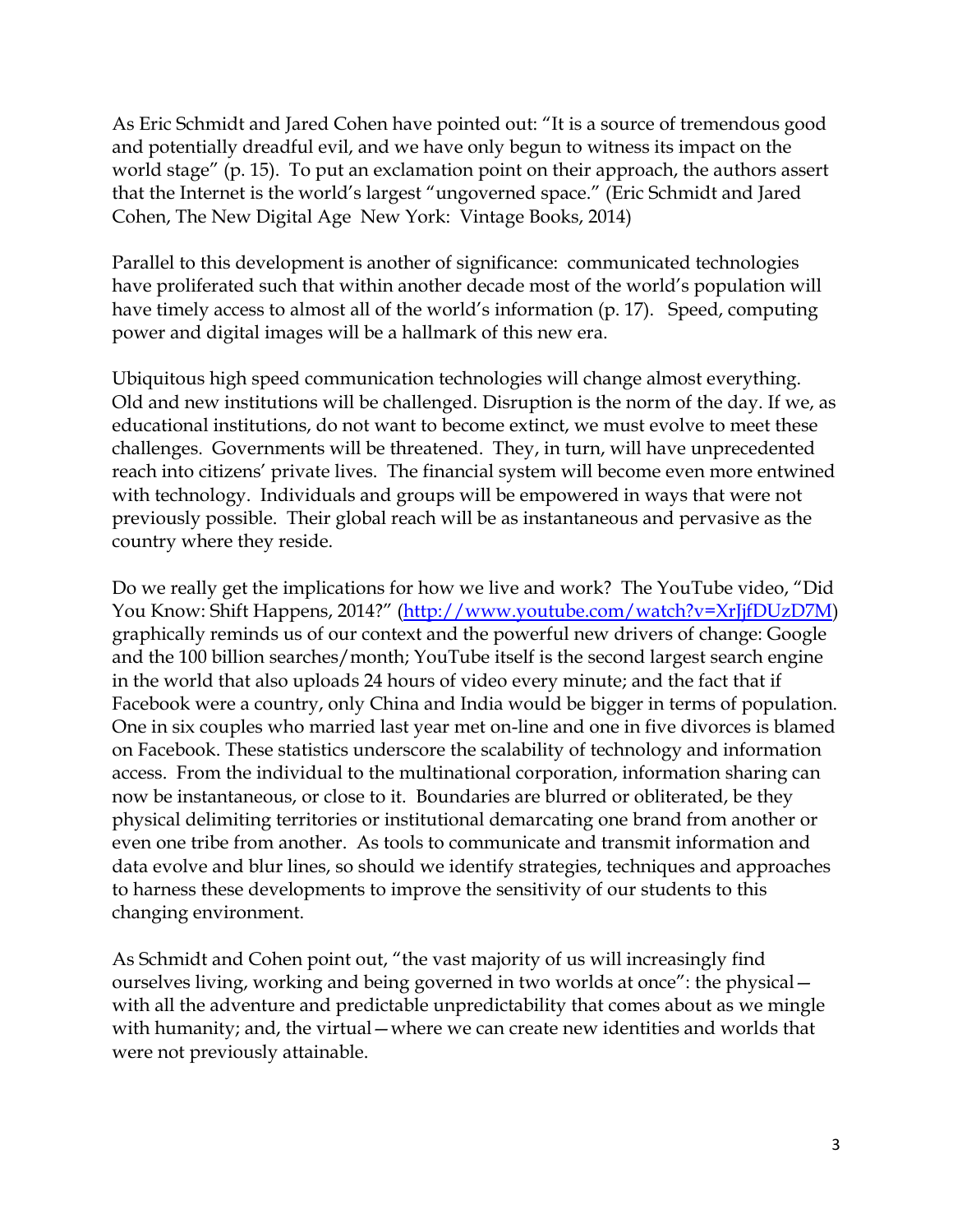For those of us trained in international relations and comparative approaches, including area studies, we will need to overhaul our conceptual and theoretical frameworks. And we will need to embrace skills-training that goes way beyond what we do today. We have obsessed on state formation, state to state relations, and institutional dynamics within and across states. We have learned about cultures and immersed ourselves in language training. We have utilized both quantitative and qualitative techniques to measure and predict behavior. We have largely done this through modest disciplinary frames that have rarely crossed knowledge frontiers into the science, mechanics and arts-and-crafts of communication technologies and social media.

But it is even more complicated. In May of 2001, I had a direct conversation with a top official of the US intelligence community. I asked him if the biggest challenge he had was keeping up with the exponential growth of technology. His response: no, it's not the "toys" that we are having trouble with; rather the challenge was "modeling the scenarios of our adversaries."

Just months later, full passenger airliners were used as devastating torpedoes to attack the US. So it's not just developing new analytical frameworks. The policy and analytical capacity to sustain a new approach to national security must be consistent with a country's values but equally adept at modeling and predicting new modern security threats be they conventional or non-conventional.

Digitization, high speed data collection, and analytics are clearly drivers of this new frontier. Our theoretical, conceptual, and analytical capabilities are falling way behind the physical and virtual realities that are aggressively moving forward. Disruptive technologies can help shape our future but are also a potential threat at many levels of social, educational and international ways of life. How we respond to and embrace those technological challenges will shape our future. Our overarching challenge, as leaders, is harnessing disruptive technologies for the benefit of education before they begin to assert negative disruptive powers in economy and society.

## **2. "Big Data"**

An estimate that sets the stage: every two days, we create as much digital content as we did from the dawn of civilization to 2003. The amount of digital data doubles every three years. In the intelligence community this enormous flow of data is called the "fire hose problem," and there is a serious disconnect between our ability to acquire massive amounts of data and being able to process it in a timely, efficient, and logical manner. In fact, we are acquiring too much and, thus, sometimes the most useful bytes of information get left on the "cutting room floor" as we filter for what is useful and what is not. It is common place to refer to the concept as "jargon du jour" because there is a lot of attention focused on what we can and cannot do with "big data." This skepticism may be warranted. Here is an example of the "hype:" "…we are going to talk about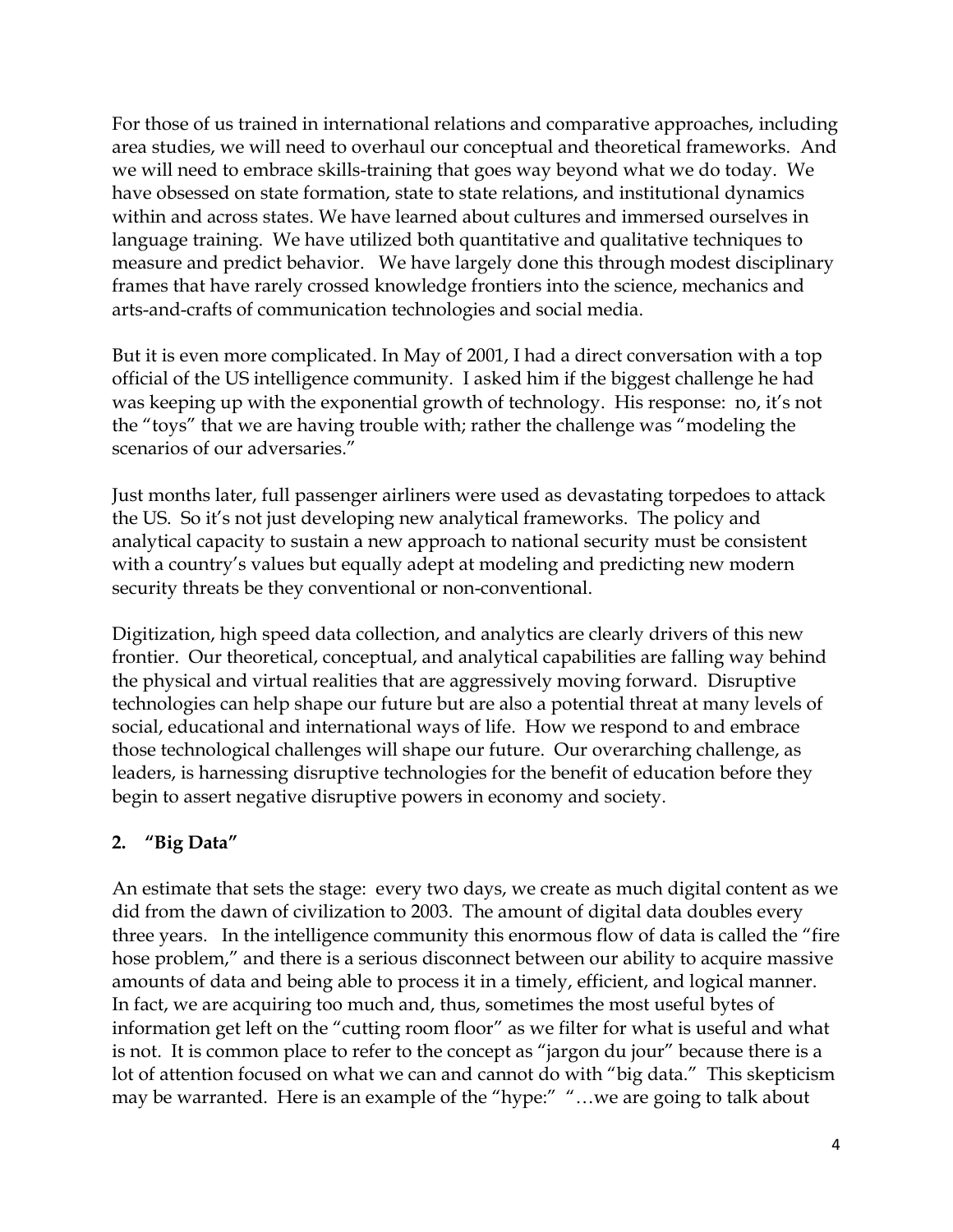how it is going to transform the way we work , the way that we live and the way that we think." ("Tackling Global Problems with Big Data," Chatham House, March 25, 2013).

A McKinsey & Company study ("Harnessing big data to address the world's problems" by Jonathan Bays) reports that Big Data can create value by enhancing the productivity and competitiveness of companies, and it can be used to tackle societal issues. In short, it is a new tool in the hands of decision-makers up to good or no-good that can be a formidable new application of information.

Big Data is everywhere—but there are three defining parameters that are relevant here. First, we can collect more Big Data than ever before (i.e. fire hose problem). Second, we can substitute our commitment to certainty with Big Data and replace it with correlations and insights at the macro level. Finally, with Big Data we can move away from the near obsession with causality and embrace correlation -- but we must be mindful of *how* we construct our models to get the best predictive results. We must filter out the noise in the data to acquire and correlate the most meaningful signals of society. This filtering lends itself more to the expertise that accompanies traditional approaches to international, comparative and language, and area studies.

Datification is a process that will permit us to datify elements of world affairs that are informational but have never been put into data format. Then new services can be developed and marketed. In fact, this type of marketing has already occurred in London where ads targeted female shoppers using facial recognition software. As for gender-specific ad targeting, in this case the camera system will look for female faces. Upon detecting a female face, the display will show an advertisement promoting a new women's education effort (Plan UK's [Because I Am a Girl](http://www.plan-uk.org/what-we-do/campaigns/because-i-am-a-girl/) campaign). If a male face is detected, rather than show a full ad, the display will simply offer the Web address of the initiative. (http://www.pcmag.com/article2/0,2817,2400473,00.asp)

Prediction is enhanced, but there are costs. Who will forget "Minority Report"—a future-oriented movie where crimes are predicted and prevented in advance through high speed data processing. Creating social constructs, policies and increasing our ability to react to emergencies from datification is also paramount in our cultural evolution. Professor Mark Nixon, a leading expert in biometric techniques to identify people using closed circuit television (CCTV), has applied his facial recognition software plus body movement identification technology to help identify looters in the 2011 London riots. With processing power increasing as well as the application of artificial intelligence, we may soon be able to alert security personnel to suspicious behavior automatically before the person has done anything illegal! However, technology like this also potentially impinges on a person's right to privacy. This is due to a lack of regulation over how CCTV is used and how the software is applied. Again, laws and policies are not keeping up with the high speed of technological advances.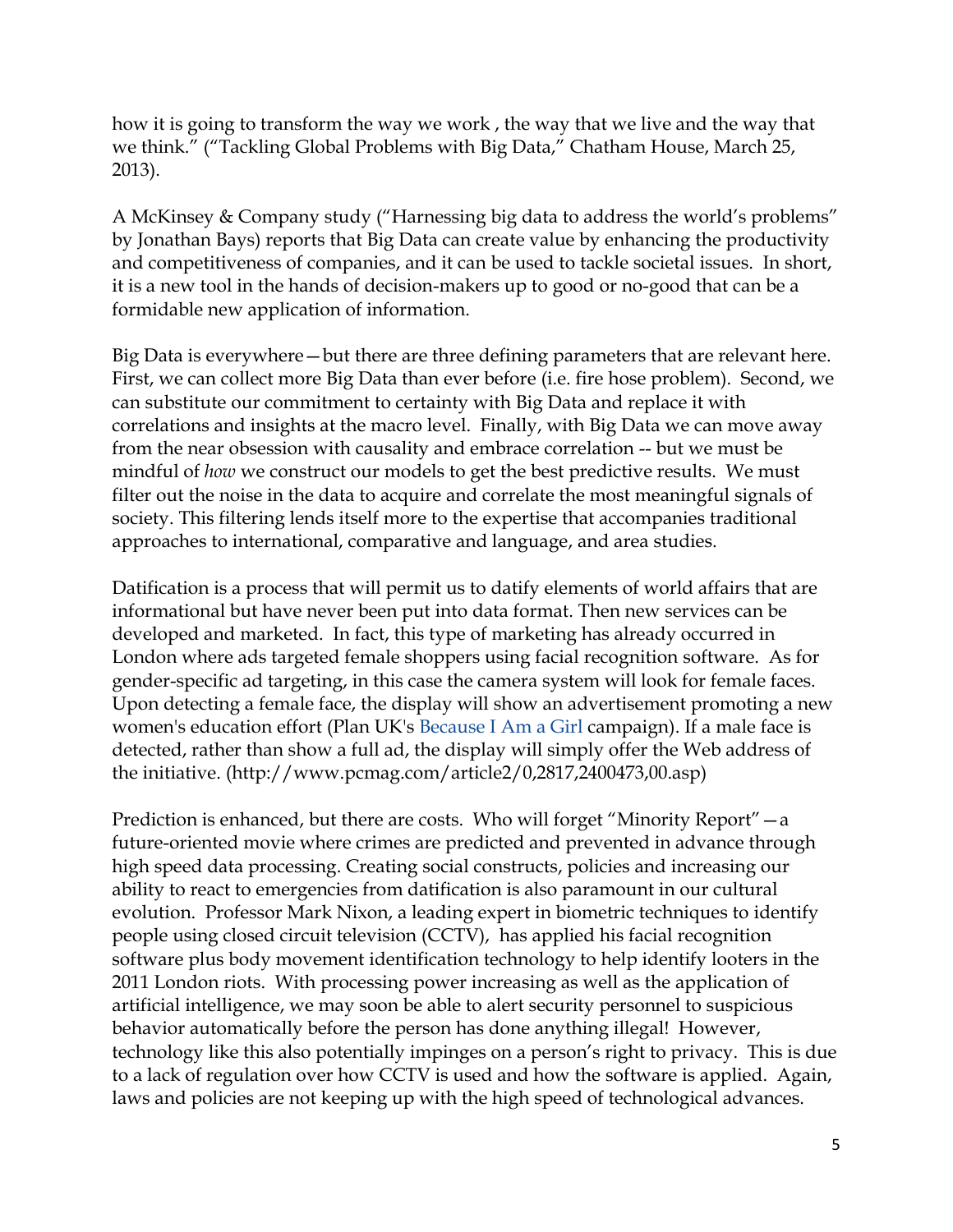But there are other issues aside from the loss of privacy that are adjuncts of datification. Information (and data) anywhere can instantly become information (and data) everywhere. Cybersecurity issues are now as important in many countries as traditional national security. We are entering a new era of international cyber warfare. Countries large and small have used this new form of engagement to achieve short and long term security goals. The US Cyber Command probably has a larger budget than the defense budgets of many countries. Cyber conflict can take many forms—strategic cyber-war, cyber-espionage, cyber-disruption, and cyber-terrorism. The stakes are high: it is commonly believed that China's J-20 stealth airplane was developed in part as a consequence of the cyber-espionage carried out against the US manufacturers of the F-35 Joint Strike Fighter. What do we really know about cyber conflict? Do we have the interdisciplinary tools to identify, analyze, and respond to the opportunities and threats presented by this new approach to international affairs?

A major impediment to the use of big data and its adjuncts is the shortage of talent and training. McKinsey estimates that by 2018, the shortage could reach about 140,000 - 180,000 data-savvy managers and supporting technology personnel. We must respond to this and numerous new challenges by a willingness to modify – indeed, disrupt – our traditional approaches to international studies and foreign language training.

## **3. Order/disorder + communication technology + China and the rise of the "#Rest"**

The growing complexity of world affairs in this context is also marked by the continuing debate about the nature of the international system and the role of the United States. Disorder is an unmistakable trend of this post-Cold War era. The power of any one country or coalition of countries to effect a "balance of power" is limited because the traditional trump cards of power—large standing armies, modern weapons and transportation, and superior resource endowments—are now losing consequence.

Robert Kaplan has described it best as the "erosion of America's role as an organizing power." According to Global Trends 2030, "…inequalities within countries will increase social tensions. Without completely disengaging, the US is no longer the 'global policeman.'" How will this potential role-change impact world affairs? What is the best possible outcome? How will we engage to ultimately lead towards broader global cooperation (best case outcome)?

Consider the rising strife in the Middle East, prolonged bloodshed in Syria and the likely use of chemical weapons there, concerns for the use of nuclear weapons by both Iran and North Korea, the Russian takeover of Crimea, and the US public's exhaustion with continuing war-like activities in Afghanistan. These conflict situations respond to deep-seated tensions and hostilities often involving both internal and external factors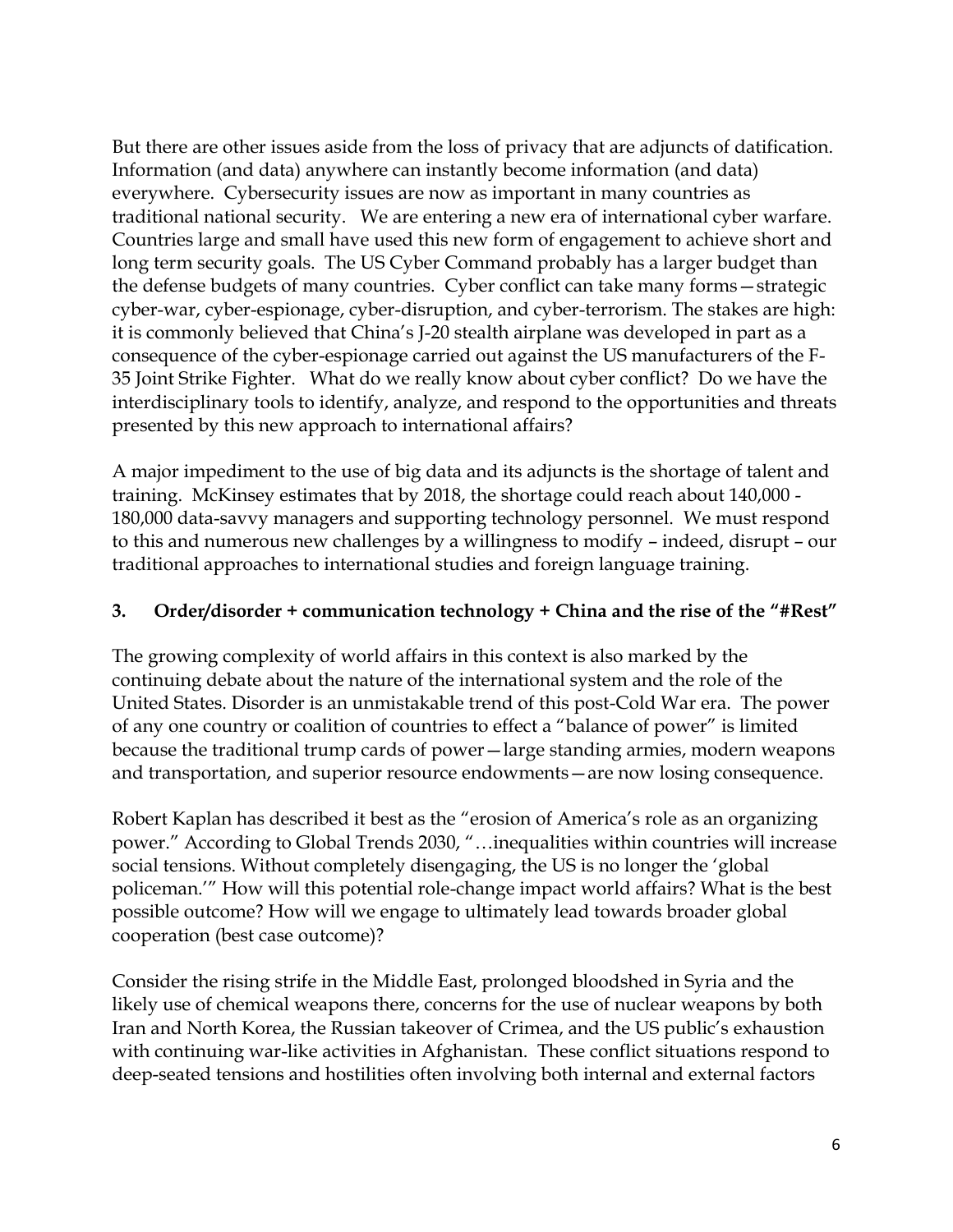that do not lend themselves to quick solutions. Any of these conflicts could immediately ignite regional and global hostilities that could have catastrophic impacts.

Complications abound. With advanced technology, one dissident can credibly threaten cities and nations with a strategically placed dirty bomb, or with a pinpoint cyber-attack on a power grid or a financial network. New communications technologies have enabled whole virtual worlds to emerge. Imagine the day when an on-line community organized through social media such as Facebook demands a permanent seat at the United Nations, or indeed threatens to shut down the banking sector of one of the world's financial centers. Or "Will technological breakthroughs be developed in time to boost economic productivity?" (*Global Trends 2030).* What about an on-line Chechnya, with agents and officers committed to waging a virtual cyber-war against Russian institutions—public and private alike—through high speed telecommunications. As described by Kaplan, "authority," once so secure and conveniently apportioned across the globe in institutional forms, seems in the process of "disintegrating into small bits, with sects and heresies—Salafist, cybercriminals and so on—entering from the side doors." Or indeed coming undetected right through the front or back door. The opportunities are real. The threats are real.

The inelegance of his description reflects the chaos and elasticity of our world affairs disorder. And regardless of what is coming next, Kaplan asserts that the "charmed circle of Western elites is decidedly not in control." This gathering certainly seems to confirm his assertion about the loss of control!

Undeniably, a central feature of this new and more complicated global arena is China. By the year 2040, it is estimated that the combined output of the US and Europe will amount to 20 percent of the world's GDP. China will have climbed to about 40 percent of global output by then, nearly \$123 trillion in production or about three times the globe's output in 2000. (Robert Fogel, "123 Trillion" Foreign Policy, January/February 2010). Moreover, Chinese telecommunications giants, with their own set of rules, may have firmly inserted themselves in most markets. Concerns about cyber security will blur because the operational rules will be predetermined. Other views see India emerging to eclipse China (not to be reviewed here, but simply mentioned as a placeholder for the growing presence of Asia in world affairs).

Accompanying these developments are others that bode well for many countries that previously had little hope for development, including Brazil, Mexico, Indonesia and the Philippines (see Paul Collier, The Bottom Billion, Oxford University, 2007). As the prospects for these countries and others brighten, concern spreads about the economic viability of the European Community and the continuing lethargy of the US economy.

Regardless of the improved outlook for the emerging economies and the new-found prosperity of their populations, China is now fast emerging as a globally dominant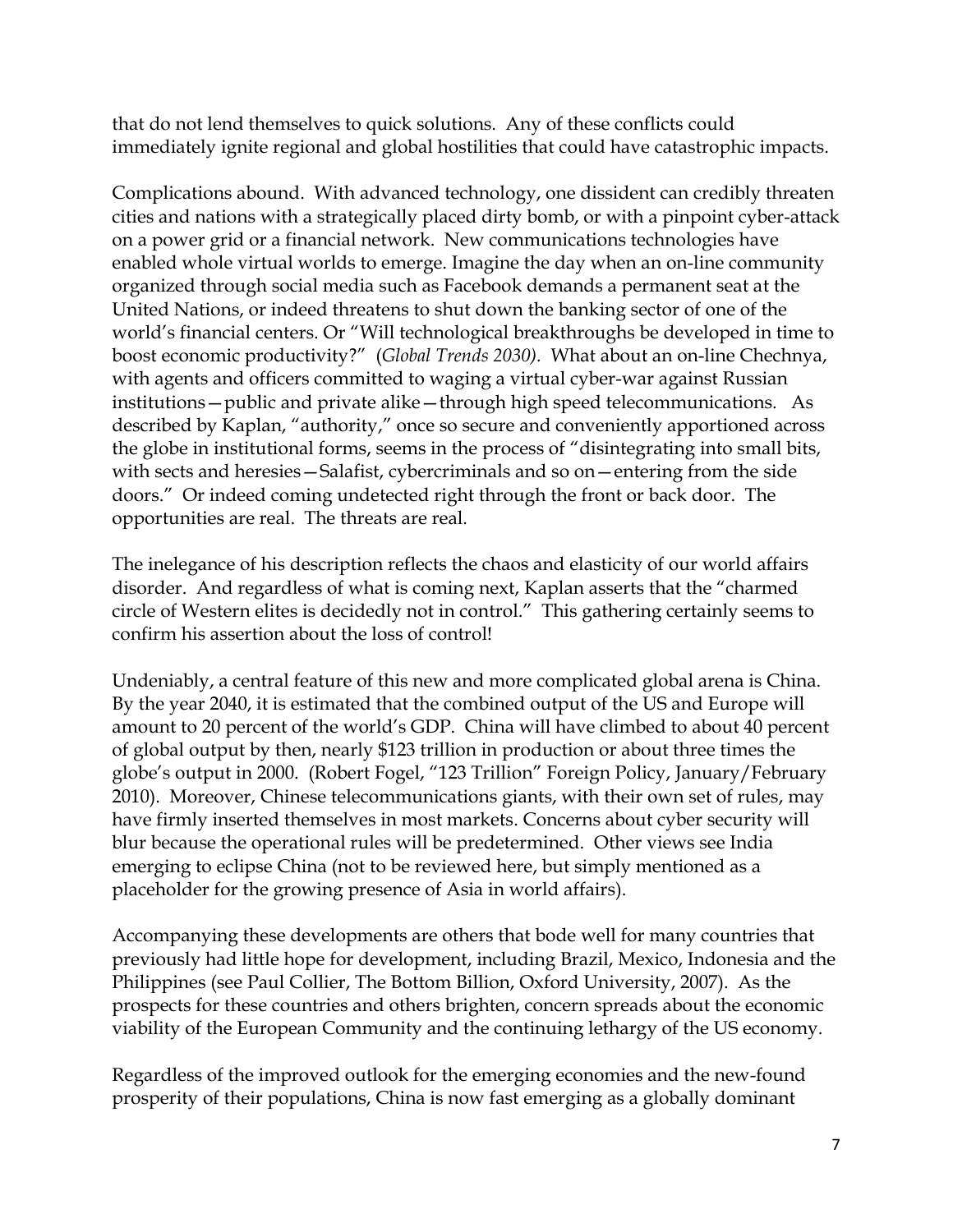country, and certainly will be by 2040. This fact alone must be a beacon for guiding action that bears on international understanding, collaboration and research.

In summary, any thoughtfulness about higher education, international studies and globalization must accommodate three major developments: information technology, big data, and the disorder and messiness of the 21st century global arena. As a consequence, these developments provide context for two major international education challenges ahead: global competence for students and global engagement for institutions.

## **Global Competence for Students: What Should Students Be Learning?**

As a consequence, the traditional "liberal education," that at once was viewed as international and global at the same time, may not provide the practical skills necessary to survive in this new 24/7 digital environment where information and data are ubiquitous. Remember here John Adams' hope (in his Letter to Abigail Adams, May 12, 1780) that "I must study politics and war, that our sons may have liberty to study mathematics and philosophy."

Many unanswered ironies accompany our early 21<sup>st</sup> century sojourn and this is one of them. Public universities now recognize the need to prepare students for success as citizens *and* workers in a highly competitive environment where the world of work is globalized because markets are now global. The movements toward service learning, expanded internships, and new learning techniques that emphasize modeling or handson experience are indicative of this recognition.

In this context, there is a rich international debate about student preparation, performance and measurement, and the experiences that are necessary to prepare students for this 21st century world of work. No doubt, part of this discussion must find ways to address performance gaps, particularly among and across racial, gender and ethnic groups in the STEM areas. But equally obvious, if less discussed, is the need to understand the local-global dynamic so that cooperation and collaboration across borders and boundaries can be enhanced.

At FIU, we approach global competence for students -- global learning -- from the viewpoint that universities should provide an education that is focused on the universal and the specific. Students must be able to understand global issues that bind (and fragment) humanity and that transcend borders. But they must also be able to understand local ideas, values and practices that are associated with diverse cultures and geographies. Given that Miami is a transnational city, the local and global are more immediately understood and rationalized than perhaps in most other US geographies.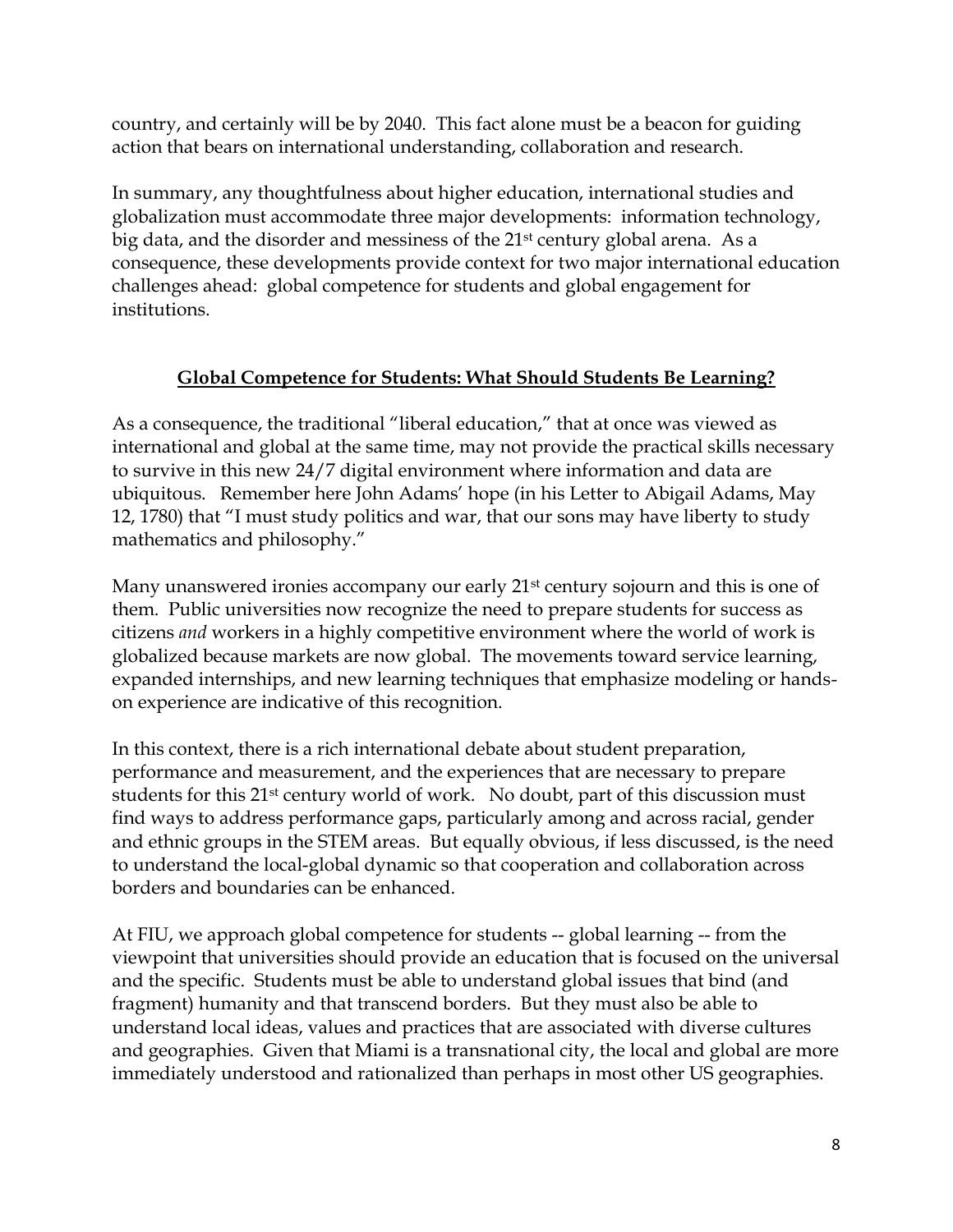That "Miami" is a harbinger of things to come in demographics for most regions and cities of the US is by now almost a truism.

What distinguishes the contemporary influence of globalization on higher education from past eras is the speed with which ideas move and change occurs. Students must learn how to flexibly respond to present and future change. To do this, they must learn how to analyze the interrelated forces that shape our world: historical influences, emerging trends, global dynamics, local needs, and the exponentiality of information technology. And, of course, we must prepare them for jobs that do not yet exist.

In this context, there are three robust learning outcomes occasioned by globalization that have implications for international studies:

- $\checkmark$  Global Awareness: knowledge of the interrelatedness of local, global, international, and intercultural issues, trends, and systems
- $\checkmark$  Global Perspective: the ability to conduct a multi-perspective analysis of local, global, international, and intercultural problems
- $\checkmark$  Global Engagement: the willingness to engage in local, global, international, and intercultural problem-solving.

We believe that students are better prepared for the world of work with this approach. They are also better prepared to fulfill civic responsibilities in the growing complexity of a 21st century world disorder that shows an even greater likelihood of rapid change and disruption as exponential technological change continues and the world shrinks.

We contend that students must be explicitly taught how to make connections across time and place, language and culture, scale and discipline in order to be competent global citizens. That is why all undergraduates at FIU enroll for a minimum of two courses that are infused with our global learning outcomes as a graduation requirement. Students take a global learning foundations course as part of their general education sequence and a second, discipline-specific global learning course in the context of their major program of study.

Foundations courses are thematic, problem-centered, and interdisciplinary. They include an integrated co-curricular learning experience, and are placed in categories throughout the general education curriculum. Courses such as "Artistic Expression in a Global Society," "International Nutrition, Public Health, and Economic Development," and "The Global Scientific Revolution and its Impact on Quality of Life" set the stage for students to make multi-perspective connections throughout their university career.

Discipline-specific global learning courses provide students with a global view of their major program of study. Through active learning strategies, these courses give students multiple opportunities to apply the knowledge, skills, and attitudes they gain in the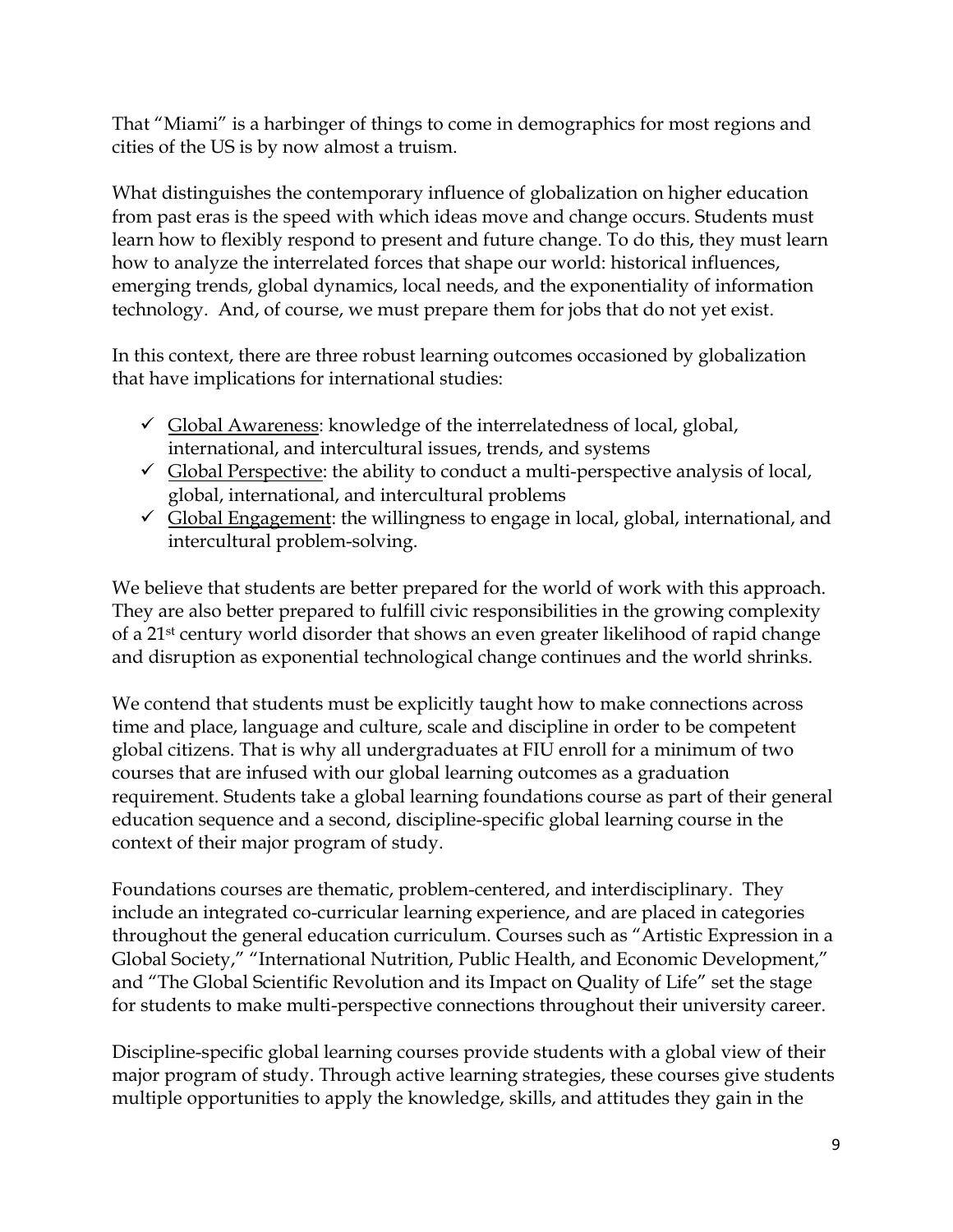foundations courses. Discipline-specific global learning courses range from "Hurricane Engineering for Global Sustainability" to "Geography of the Global Food System," and "World Nutrition."

To date, there are over 140 global learning courses in 65 of 66 of FIU's undergraduate programs (only Chemistry has chosen not to participate).

*See Landorf, H. & Feldman, E. (in press). Using democratic deliberation in an internationalization effort in higher education. In R. Mizzi, T. Rocco, & S. Shore (Eds.), Lives on the periphery: Politics, practicalities, and possibilities in a changing world. New York: SUNY Press and Landorf, H. & Doscher, S.D. (2013). Global learning for global citizenship. In M. Walker and A. Boni (Eds.), Universities and human development. A sustainable imaginary for the XXI century (pp. 162-177). New York: Routledge Press.*

#### F**our years into our global learning initiative, we have found the following:**

- $\checkmark$  Incoming FIU students score above national norms on survey assessment items measuring global awareness and global engagement: Students enter FIU already interested in connecting with people from other cultures, and with an understanding of the interconnectedness of global issues
- $\checkmark$  Global learning courses have a significant positive effect on students' global awareness and perspective: Students' global awareness and global perspective increase when they take global learning courses – provided that they enter these courses with some understanding of global issues and some willingness to engage
- $\checkmark$  Global Learning for Global Citizenship has a significant positive effect on students' Global Citizenship and Community Engagement: Students' experience with global learning at FIU leads to a significant positive effect on their "global citizenship" and "community engagement" as measured by the Global Perspective Inventory
- $\checkmark$  More than one is necessary: Multiple global learning experiences are essential for students to increase their global awareness, global perspective, and global engagement.

*See Landorf, H. & Doscher, S.D. (2013). Case study: Florida International University. In M. Green (Ed.), Improving and Assessing Global Learning. Washington, D.C.: NAFSA, Association of International Educators).*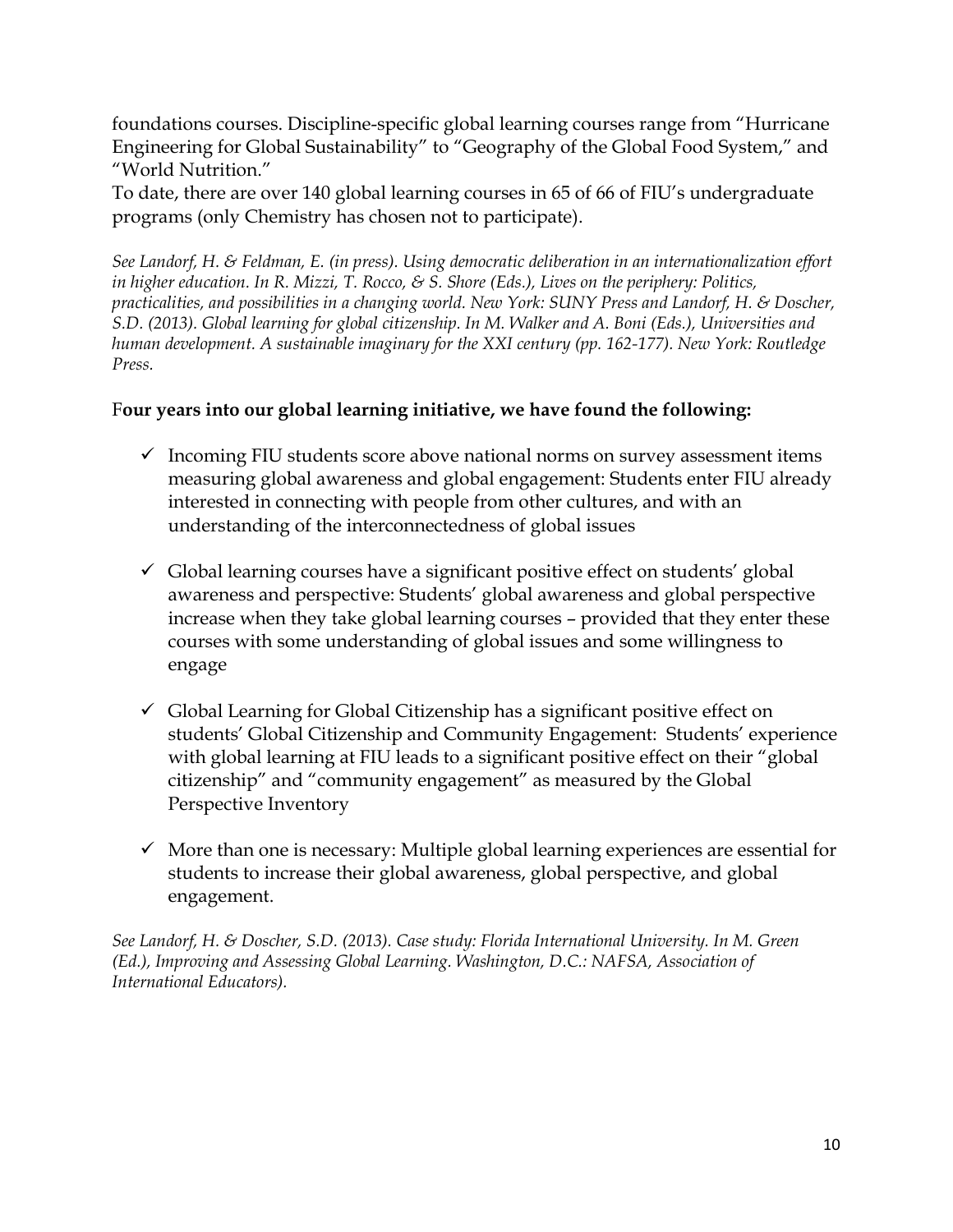### **Global Engagement for Institutions: Paradise Lost! / Paradise Found?**

Globalization's impact on higher education is driving a new reality. Just a decade ago, higher education enjoyed a "paradise" of monopoly: we controlled learning, assessment and place. This paradise is now "lost" as a consequence of the by-products of globalization: rapidly diffusing education technologies and massification of access to learning (MOOCs); new pressure, nationally and internationally, to streamline admissions and course requirements, synchronize calendars, and ensure greater practical utility to traditional and new majors; the emergence of analytics-driven private sector just-in-time education companies; and the resultant commoditization of education—all disruptors of monopoly in the education marketplace. So, universities have lost the control over learning, assessment, and place.

The result? Universities and their stakeholders (faculties, professional staffs, fiduciaries) are subject to intensifying output accountability, performance funding, efficiencies—in many ways going through the same structural adjustments confronted today and decades ago by underperforming and inefficient countries and companies.

For public universities, this change dynamic is accompanied by declining state support for higher education, growing uncertainties over the value of a university education, and a demand for intensified accountability, productivity and efficiency even as the playing field is globalized. For private institutions of higher education, traditional notions of brand management and exclusivity are challenged as the need for new revenue and continued competitiveness with peers drives up the cost to unbearable levels. In either scenario—public or private--the exhaustion of traditional markets and the need for continuing investment and new revenues forces tough choices in a time of extreme uncertainty.

Internationalization? How can a university become even more deeply embedded into a globalizing world? The focus may be inward with an effort to infuse international and comparative perspectives throughout the teaching, research, and service missions of higher education (John Hudzik, NAFSA). Or it may be outward: with "...a strategic, coordinated process that seeks to align and integrate international policies, programs, and initiatives. It positions colleges and universities as more globally-oriented and internationally-connected" (American Council on Education).

This approach extends beyond specific dimensions of teaching, research and service. It calls for a change in existing mindsets, structures and learning management systems to allow the institution to contribute to the shaping of the emerging global knowledge and learning ecosystem (Gabriel Hawawini, Professor of Finance and former Dean of INSEAD, 2000-2006). Universities represent globalization because so many of their forces (seen and unseen) are now present in everyday institutional life. For the contemporary urban public research university, internationalization is not optional, and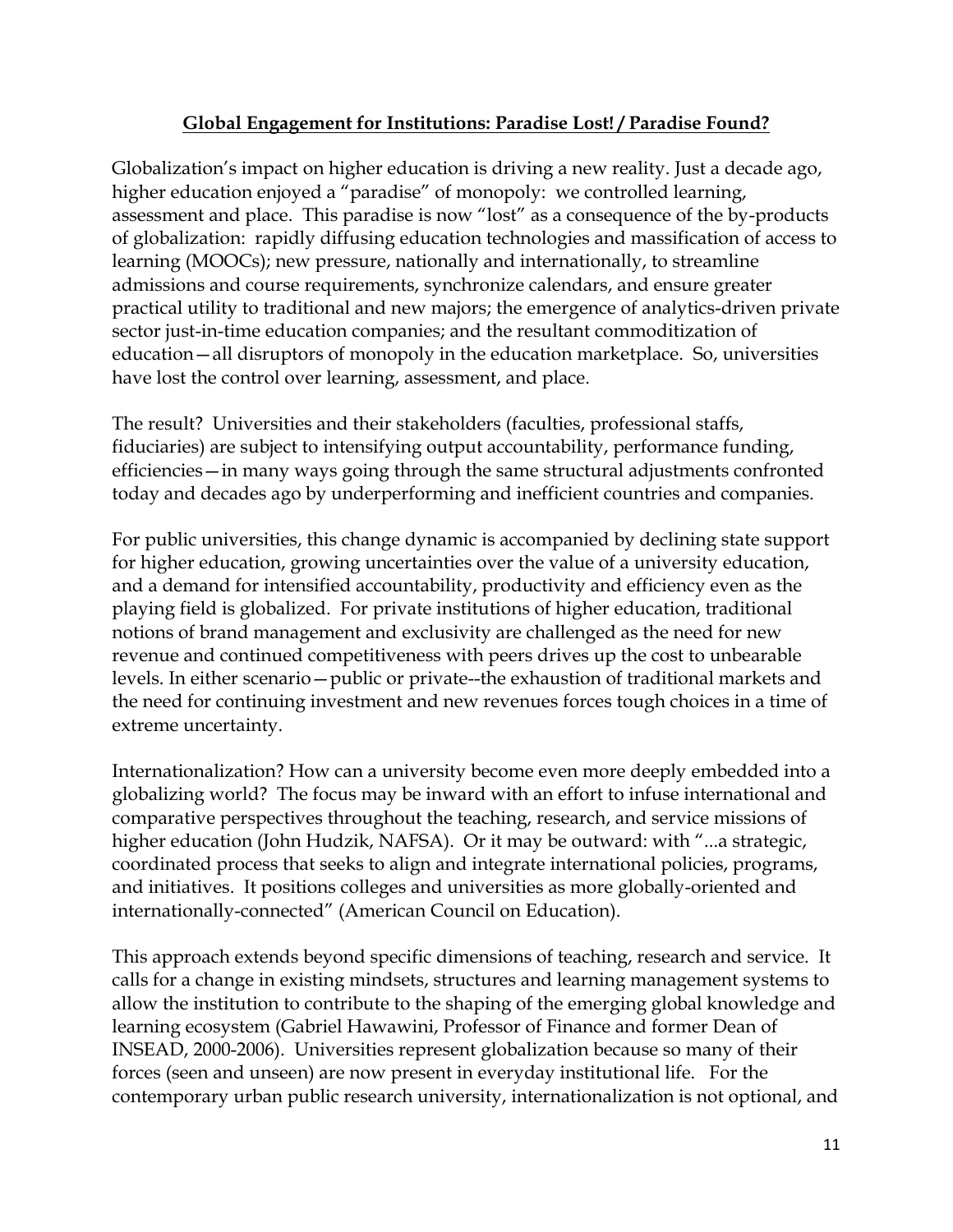it is more than an opportunity - it is an imperative**.** Thus, global engagement at the institutional level is no longer a sufficient condition for a 21st century learning environment. It is a necessary condition.

No single template suffices to capture the range of organizational approaches available for global institutional engagement. Both internal and external dynamics vary across our 4,000 institutions of higher education. While one size does not fit all, each academic unit at the institution could have a palette of options from which to choose, depending on their mission, human resource base, and market realities.

*See ( Meyer, A., Harker, P., and Hawawini, G. (2004) 'The globalization of business education, in H. Gatignon and J. Kimberly (eds.) The INSEAD-Wharton Alliance on Globalizing: Strategies for Building Successful Global Businesses, Cambridge: Cambridge University Press, p. 108).*

Internationalization must not be top down, but the senior executive must be conversant with the "what" and the "why" of internationalization and be prepared to address its imperative. One of the keys to successful internationalization is a focus on teaching and learning. Internationalization must be seen as integral to academic quality, rather than as a cost center or entrepreneurial exercise. Scholarship and engagement activities must address global problems. (Example: FIU's Global Learning for Global Citizenship, which includes Faculty Fellowships for engaged student-faculty research.)

Dedicated faculty must also be involved, for it is through their efforts that the rhetoric and reality normally meet. Initiatives must focus on garnering faculty support, and then the active engagement of faculty. This includes professional development, curriculum reform, and forging of high quality partnerships, strategic planning, and risk management. Clearly, a viable strategy that builds on inherent institutional strengths must be developed with the usual array of faculty exchange and research, two-way student experiences, possible joint degrees and/or certificates, and simulcast courses and simulations where students from participating institutions can benefit through technology from elements of the global experience.

An operations manager can help greatly in moving institutions forward. One of the best approaches to forging consensus and meaningful change in the internationalization of a university is the designation of a Senior International Officer who can help universities adopt a unified, holistic approach to internationalization, one that encompasses research, teaching, and engagement. Successful SIOs must have wideranging capacities that enable them to lead organizational change and curriculum development; establish relationships with diverse campus and international stakeholders; facilitate cross-sector connections; design efficient structures and processes; and, analyze data and communicate results for continuous improvement (de Wit, Hans, 2012, "The changing role of leadership in international education - University World News").